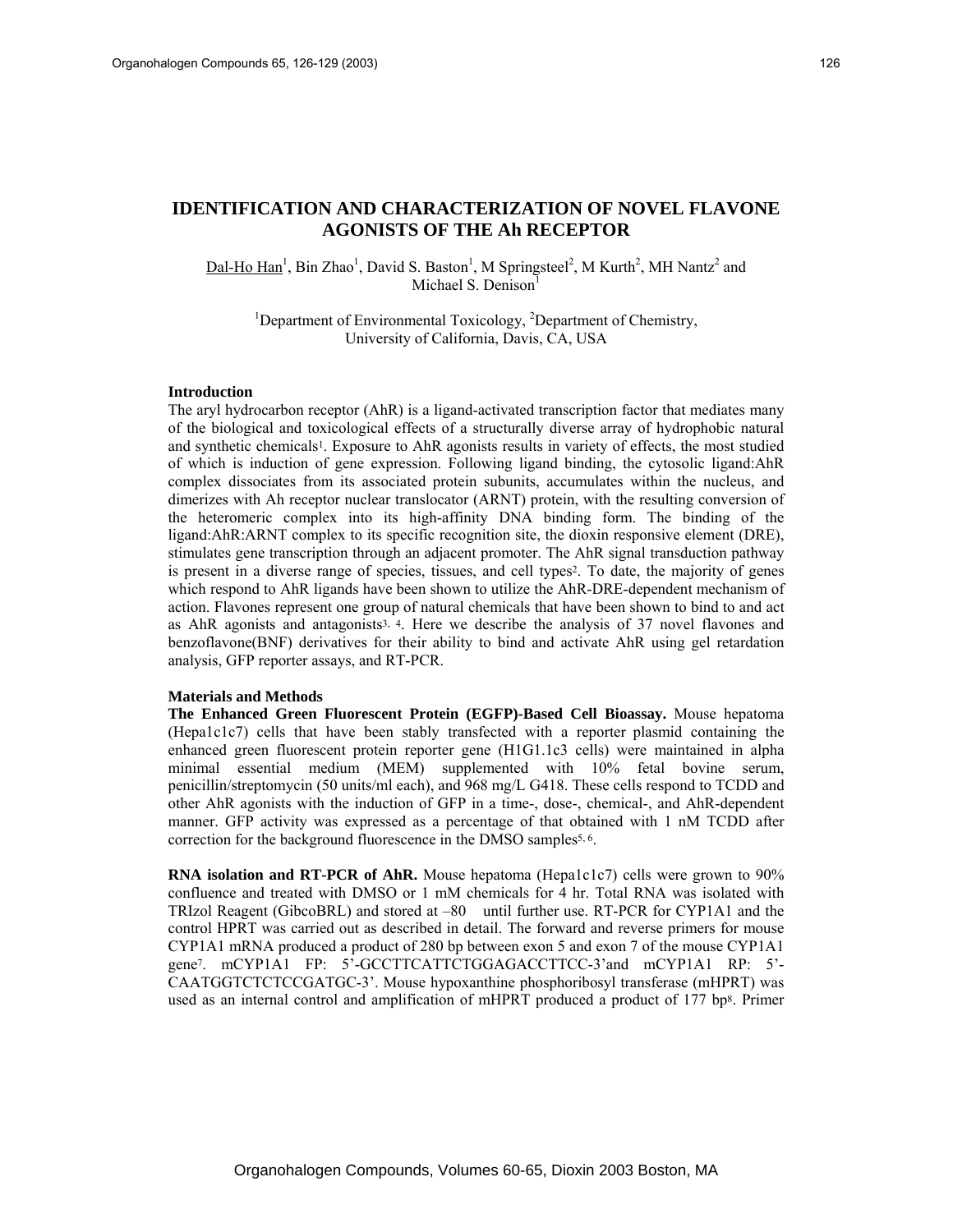# sequences are as follows: mHPRT FP: 5'-GTAATGATCAGTCAACGGGGGAC-3' and mHPRT RP: 5'-CCAGCAAGCTTGCAACCTTAACCA-3'

**Preparation of Nuclear Protein.** Nuclear extracts of mouse hepatoma (Hepa1c1c7) cells which had been incubated with DMSO (1  $\mu$ L/mL), BNF (1  $\mu$ M), flavones (1  $\mu$ M), or TCDD (1 nM) for 1 hr at 37 were prepared as previously described<sup>9</sup>. Nuclear extracts were stored frozen at -80 until use and protein concentrations determined using the Bradford assay10.

**Synthetic Oligonucleotides and Gel Retardation Analysis.** A complementary pair of synthetic oligonucleotides containing the sequence 5'-GATCTGGCTCTTCTCACGCAACTCCG-3' and 5'-GATCCGGAGTTGCGTGAGAAGAGCCA-3' (corresponding to the AhR binding site of DRE3 and designated as the DRE oligonucleotide<sup>11</sup>) was synthesized, purified, annealed, and radiolabeled with  $\lceil \gamma^{32}P \rceil$ ATP as described<sup>11</sup>. Gel retardation analysis of nuclear extracts (14 µg protein) from cell lines was carried out as previously described9. The final salt concentration of the binding reaction was 160 mM KCl and 1.7 µg p[dI·dC] and protein-DNA complexes were visualized by autoradiography. The amount of  $[32P]$ -labeled DRE present in the induced protein-DNA complex was quantified using a Molecular Dynamics phosphoImaging system.

## **Results and Discussion**

**EGFP Reporter Assay.** Thirty seven flavones were analyzed using the high throughput EGFP reporter assay, of these 8 compounds were identified that significantly induced GFP expression (Table 1).  $EC_{50}$  values for EGFP induction by these compounds were between 10 nM and 8  $\mu$ M, approximately 2 x 10<sup>3</sup> to 3 x 10<sup>6</sup>-fold lower than that of TCDD (20 pM). Among them, R6 was the most potent on inducer of GFP expression, with an  $EC_{50}$  of 10 nM. These results indicate that these compounds are relatively potent AhR inducers in H1G1.1c3 cells.

**Effect of Selected Flavones on Expression of CYP1A1 mRNA Levels.** To establish that the transformed AhR generated by these compounds actively induced CYP1A1 mRNA *in vivo*, RT-PCR was carried out (Table 1). Total RNA was harvested following a 4 hr treatment of mouse hepatoma (hepa1c1c7) cells with the test compounds or DMSO and subsequently analyzed by PCR with CYP1A1 primers and HPRT primers. Our results showed that all of compounds, with exception of R7 and A7, induced expression of CYP1A1 mRNA levels between 12 and 81% of that induced by 1 nM TCDD. Among them, compound R6 was the most induction of CYP1A1 mRNA to a level 81% of that induced by TCDD. These results indicate that selected flavones are able to induce the CYP1A1 mRNA at the level of transcription.

**Effect of Selected Flavones on AhR transformation and DNA binding in Hepa1c1c7 cells.** Gel retardation analysis was performed to confirm that the inducing activity of these compounds is due to their ability to activate AhR (Table 1). Incubation of nuclear extracts with compounds R6, R9, R10, O3, and BNF stimulated formation of a protein-DNA complex that represents DNA-bound AhR. These results are consistent with their ability to activate the AhR signal transduction pathway.

**Combinational Effects of Flavones on TCDD-induced EGFP Activity.** To demonstrate the combinational effects of these compounds,  $H1G1.1c3$  cells were treated with 1  $\mu$ M of the indicated flavone in the absent or presence of  $1 \text{ nM T CDD}$  at 33 for 24 hr. Our results showed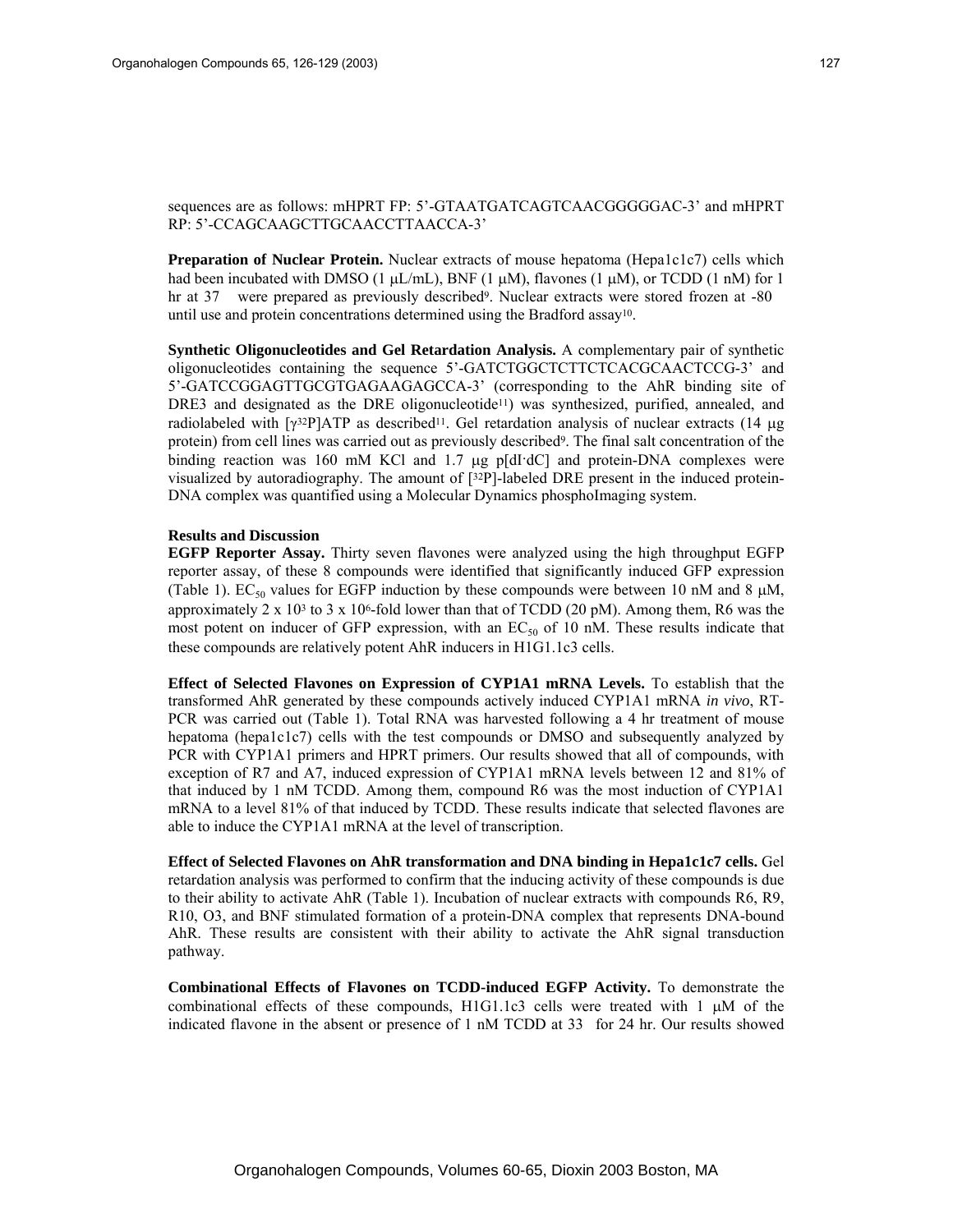that various flavones induced GFP expression to between 20 and 90% that of 1 nM TCDD (Table 2). Interestingly, in the case of cotreatment, all of the compounds decreased in TCDD-induced GFP expression, with the exception of compounds O3 and BNF, indicating that these compounds were relatively weak inducers of GFP expression. These results also indicate that several of these flavones may act as partial AhR antagonists.

## **Conclusions**

We have been able to identify several novel flavones for their ability to activate/inhibit the AhR signal transduction pathway using a combination of ligand- and DNA-binding and reporter gene assay. In addition, cotreatment with flavones and TCDD revealed that several of these flavones were partial AhR antagonists. Overall, these results have demonstrated that the structural characteristics of several of these flavones are distinctly different from known flavonoids agonists of the AhR continuing the ongoing debates as to the structural determinants necessary for AhR agonist and antagonist activity.

#### **Acknowledgments.**

This work was supported by the National Institute of Environmental Health Sciences (ES07685, ES04699 and ES05707) and the California Agricultural Experiment Station.

#### **References**

- 1. Denison MS, Heath-Pagliuso S (1998) Bull Environ Contam Toxicol 61(5),577-568.
- 2. Garrison PM, Tullis K, Aarts JMMJG, Brouwer A, Giesy JP, Denison MS (1996) Fund Appl Toxicol 30,194-203.
- 3. Sadar MD, Westlind A, Blomstrand F, Andersson TB (1996) Biochem Biophys Res Commun 229,231-237.
- 4. Reiners Jr, J J, Lee JY, Clift RE, Dudley DT, Myrand SP (1998) Mol Pharmacol 53,438-445.
- 5. Nagy SR, Sanborn JR, Hammock BD, Denison MS (2002) Toxicol 65,200-210.
- 6. Nagy SR, Liu G, Lam KS, Denison MS (2002) Biochemistry 41,861-868.
- 7. Wei YD, Rannug U, Rannug A (1999) Chem Biol Interact 118(2),127-140.
- 8. Reiners Jr, J J, Jones CL, Hong N, Myrand SP (1998) Mol Carcinogenesis 146(21),135-146.
- 9. Denison MS, Rogers JM, Rusing SR, Jones CL, Tetangco SC, Heath-Pagliuso S (2002) Current Protocols in Toxicol 4.8.1-4.8.45, Wiley, New York.
- 10. Bradford MM (1976) Anal Biochem, 72,248-254.
- 11. Denison MS, Fisher JM, Whitlock JP, Jr. (1988) J Biol Chem 263,17721-17724.